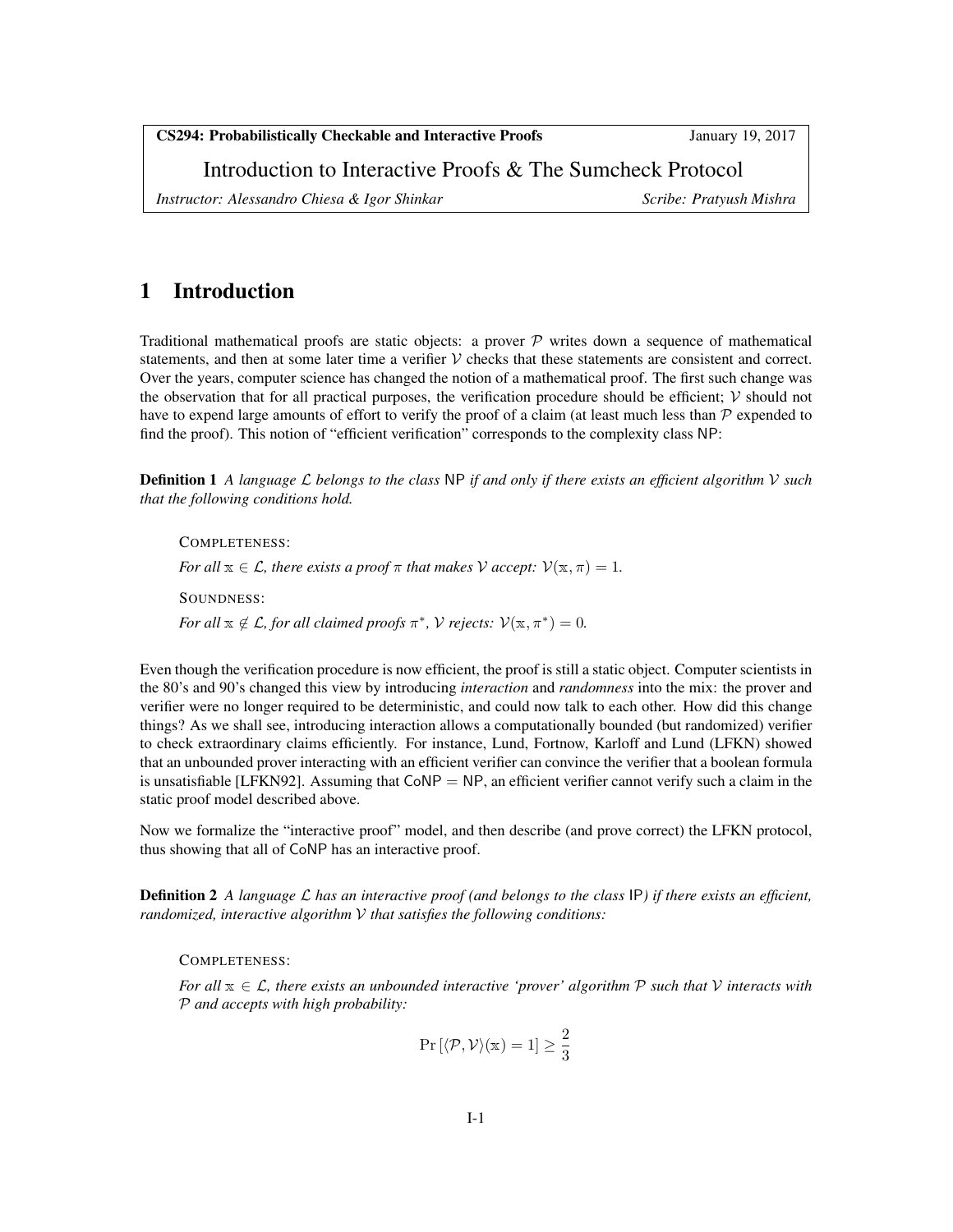SOUNDNESS:

*For all*  $x \notin L$ , for all algorithms  $P^*$ , V interacts with  $P^*$  and rejects with high probability:

$$
\Pr\left[\langle\mathcal{P}^*,\mathcal{V}\rangle(\mathbb{x})=1\right]\leq\frac{1}{3}
$$

*Here*  $\langle \cdot, \cdot \rangle$  *denotes interaction.* 

#### 2 The Sumcheck protocol

Which languages have interactive proofs? The discussion above indicates that CoNP  $\subseteq$  IP, but do we have a tight characterization of the power of interactive proof systems? Yes. In fact, we'll see in the next lecture that interactive proof systems are extraordinarily powerful: Shamir, building on the LFKN protocol, proved that every language in PSPACE has an interactive proof system [Sha92]!

For now, we will describe the core ingredient of the LFKN protocol, called the *Sumcheck Protocol*.

#### Theorem 3 ([LFKN92])

$$
\mathsf{CoNP} \subseteq \mathsf{IP}.
$$

**Proof:** We proceed by demonstrating an interactive proof system for the CoNP-complete language UNSAT, which is the language of all unsatisfiable 3CNF boolean formulae.

Assume the prover P and verifier V are given a 3CNF boolean formula  $\varphi$  having n variables and m clauses. P's task is to convince V that  $\varphi$  is unsatisfiable. The first step to doing this is to *arithmetize* the formula.

**Arithmetization.** Arithmetization is the technique of 'converting' a boolean formula  $\varphi$  (over  $\{0, 1\}$ ) to an equivalent polynomial p (over some field  $\mathbb F$ ) such that the polynomial has certain properties if and only if the formula is satisfiable. In particular, we want p to be 0 if and only if  $\varphi$  is unsatisfiable. One such transformation is as follows:

- $x \lor y \mapsto x + y$ : Convert every disjunction to addition.
- $x \wedge y \mapsto x \times y$ : Convert every conjunction to multiplication.
- $\neg x \mapsto (1-x)$ : Convert every negation as indicated.

Thus under this mapping, the clause  $(x \lor y \lor \neg z)$  gets transformed to the polynomial  $(x + y + (1 - z))$ . Notice now that if a formula is satisfied by an assignment, then the corresponding polynomial (evaluated at the same points) takes on only positive values. If it is not satisfied, the polynomial (on the same assignment) evaluates to zero. For example, plugging in  $x = 1$ ,  $y = 1$ ,  $z = 1$  into the previous clause and its polynomial, we get values 1 and 2 respectively. However, if we plug in  $x = 0$ ,  $y = 0$ ,  $z = 1$ , the clause and polynomial both evaluate to 0.

Let us fix a formula  $\varphi$  having n variables and m clauses. Let the arithmetization of this formula result in a polynomial p in n variables. The formula is unsatisfiable if and only if p takes on the value 0 at all possible evaluations over the Boolean hypercube  ${0,1}^n$ . This means that the summation of all such evaluations should also be 0, and this gives us a new way to attack the problem: we can reduce the problem of interactively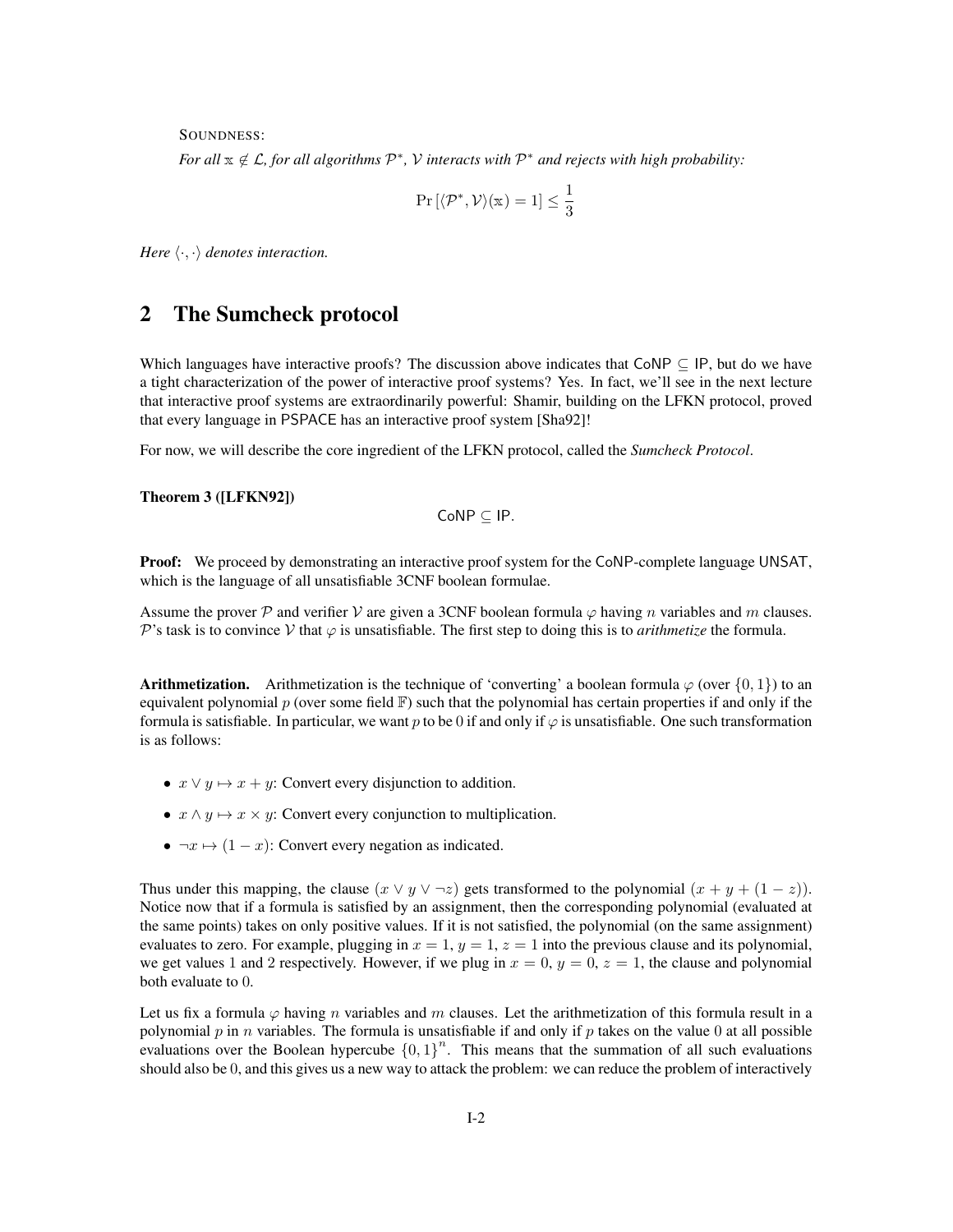proving that  $\varphi$  is unsatisfiable to the problem of interactively proving that evaluations of p over the Boolean hypercube sum up to zero, i.e. that

$$
\sum_{x_1,...,x_n \in \{0,1\}} p(x_1,...,x_n) = 0 .
$$

Notice that the maximum value of the arithmetization of each clause is 3, and thus the maximum value of the above summation is at most  $2^n 3^m$ . Hence we do not need to work over  $\mathbb Z$ , but can instead work over the field  $\mathbb{Z}_q$ , where q is a prime number greater than  $2^n 3^m$ . The above condition is thus equivalent to:

$$
\varphi \in \mathsf{UNSAT} \iff \sum_{x_1,\ldots,x_n \in \{0,1\}} p(x_1,\ldots,x_n) = 0 \pmod{q} .
$$

The benefit of this is that we do not have to worry about intermediate computations resulting in large numbers (results will wrap around).

Finally, notice that the degree of p is at most m. This property will come in handy later. We are now ready to present an interactive protocol for the following problem:

Definition 4 *The Sumcheck problem is the problem of proving that evaluations of the arithmetization of a boolean formula over the Boolean hypercube sum up to a value* s*. All arithmetic is performed in a finite field*  $\mathbb{Z}_q$  that is large enough to represent the result of the summation.

The **Sumcheck protocol** (see Figure 1) solves the **Sumcheck problem**. Informally, the protocol proceeds as follows:

- 1. The prover  $\mathcal P$  and verifier  $\mathcal V$  are given as input a boolean formula  $\varphi$  and a field element s. Both arithmetize  $\varphi$  to obtain a polynomial p in n variables  $x_1, \ldots, x_n$ .
- 2. V generates a random prime q that is greater than  $2^n 3^m$  and sends it to P.
- 3. *V* initializes the  $0^{th}$  *check-value*  $v_0 := s$ .
- 4. The following interaction is repeated for all  $i = 1$  to n:
	- (a) Leaving  $x_i$  free, P evaluates p at  $x_{i+1} \in \{0,1\}, \ldots, x_n \in \{0,1\}$  to obtain polynomial  $p_i$  in  $x_i$ :

$$
p_i(x_i) := \sum_{x_{i+1},...,x_n \in \{0,1\}} p(r_1, r_2,...,x_i,...,x_n) \quad .
$$

 $P$  sends  $p_i$  over to  $V$ .

- (b) V checks that  $p_i(0) + p_i(1) = v_{i-1}$ . If so, it samples a random field element  $r_i$ , computes the next check-value  $v_i := p_i(r_i)$ , and sends  $r_i$  to  $P$ .
- 5. In the final round, instead of sending  $r_n$  over to  $\mathcal{P}, \mathcal{V}$  checks that  $p(r_1, \ldots, r_n) = v_n$ .

Theorem 5 *The sumcheck protocol solves the sumcheck problem with completeness* 1 *and soundness* nm/q*.*

**Proof:** We analyze the completeness and soundness of the sumcheck protocol.

• COMPLETENESS:

If polynomial  $p$  indeed does some up to  $s$  over the Boolean hypercube, then at each step  $\mathcal P$  can evaluate the polynomial correctly, and thus every test of the verifier will pass.

For each  $i = 1$  to n, let  $p_i(x_i) := \sum_{x_{i+1},...,x_n \in \{0,1\}} p(r_1, r_2, ..., x_i, ..., x_n)$ . Then we show that if in the  $i^{th}$  round,  $P$  sends  $p_i$ ,  $V$  will always accept.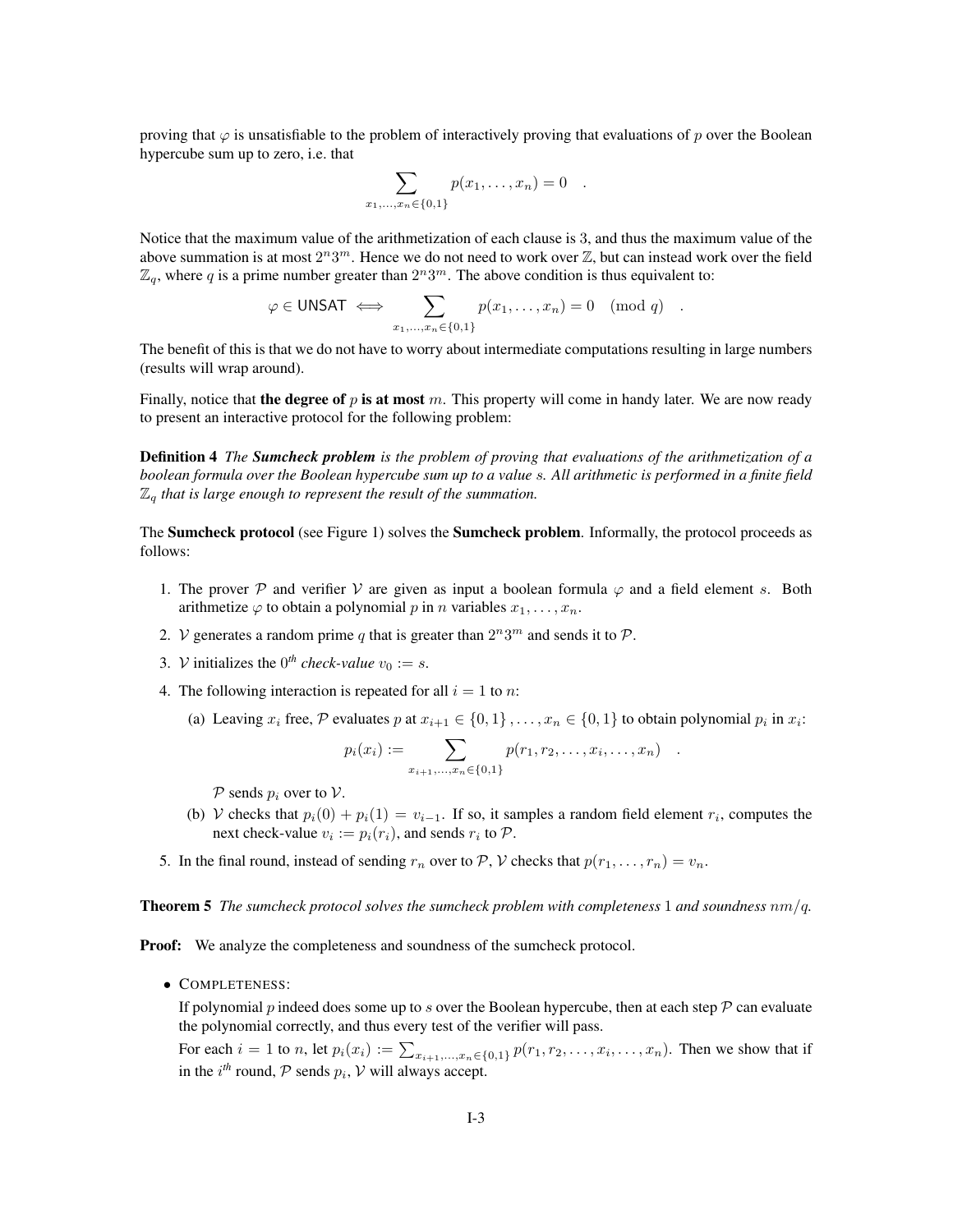| $PROVER(\varphi, s)$                                                                                |              | VERIFIER $(\varphi, s)$                                          |
|-----------------------------------------------------------------------------------------------------|--------------|------------------------------------------------------------------|
| ARITHMETIZE $\varphi$ .<br>$\varphi \mapsto p$                                                      |              | ARITHMETIZE $\varphi$ .<br>$\varphi \mapsto p$                   |
|                                                                                                     |              | GENERATE PRIME AND INITIALIZE $v_0$ .                            |
| ROUND 1: GENERATE $p_1$ .<br>$p_1(x_1) := \sum_{x_2,\ldots,x_n \in \{0,1\}} p(x_1,x_2,\ldots,x_n).$ | q<br>⊲       | Sample a prime $q > 2^n 3^m$ .<br>$v_0 = s$                      |
|                                                                                                     | $p_1(\cdot)$ | CHECK CORRECTNESS OF $p_1$ .                                     |
|                                                                                                     |              | $p_1(0) + p_1(1) \stackrel{?}{=} v_0.$                           |
|                                                                                                     |              | SAMPLE NEXT MESSAGE $r_1$ AND INITIALIZE $v_1.$                  |
| ROUND 2: GENERATE $p_2$ .<br>$p_2(x_2) := \sum_{x_3,\ldots,x_n \in \{0,1\}} p(r_1,x_2,\ldots,x_n).$ | $r_1$        | Sample a random field element $r_1$ .<br>Set $v_1 := p_1(r_1)$ . |
|                                                                                                     | $p_2(\cdot)$ |                                                                  |
|                                                                                                     |              |                                                                  |
| ROUND $n$ : GENERATE $p_n$ .<br>$p_n(x_n) := p(r_1, r_2, \ldots, r_{n-1}, x_n).$                    | $r_{n-1}$    |                                                                  |
|                                                                                                     | $p_n(\cdot)$ | CHECK CORRECTNESS OF $p_n$ .                                     |
|                                                                                                     |              | $p_n(0) + p_n(1) \stackrel{?}{=} v_{n-1}.$                       |
|                                                                                                     |              | SAMPLE $r_n$ AND INITIALIZE $v_n$ .                              |
|                                                                                                     |              | Sample a random field element $r_n$ .<br>Set $v_n := p_n(r_n)$ . |
|                                                                                                     |              | CHECK THAT $p_n$ is consistent with $p.$                         |
|                                                                                                     |              | $p(r_1,,r_n) \stackrel{?}{=} v_n.$                               |

Figure 1: The Sumcheck protocol.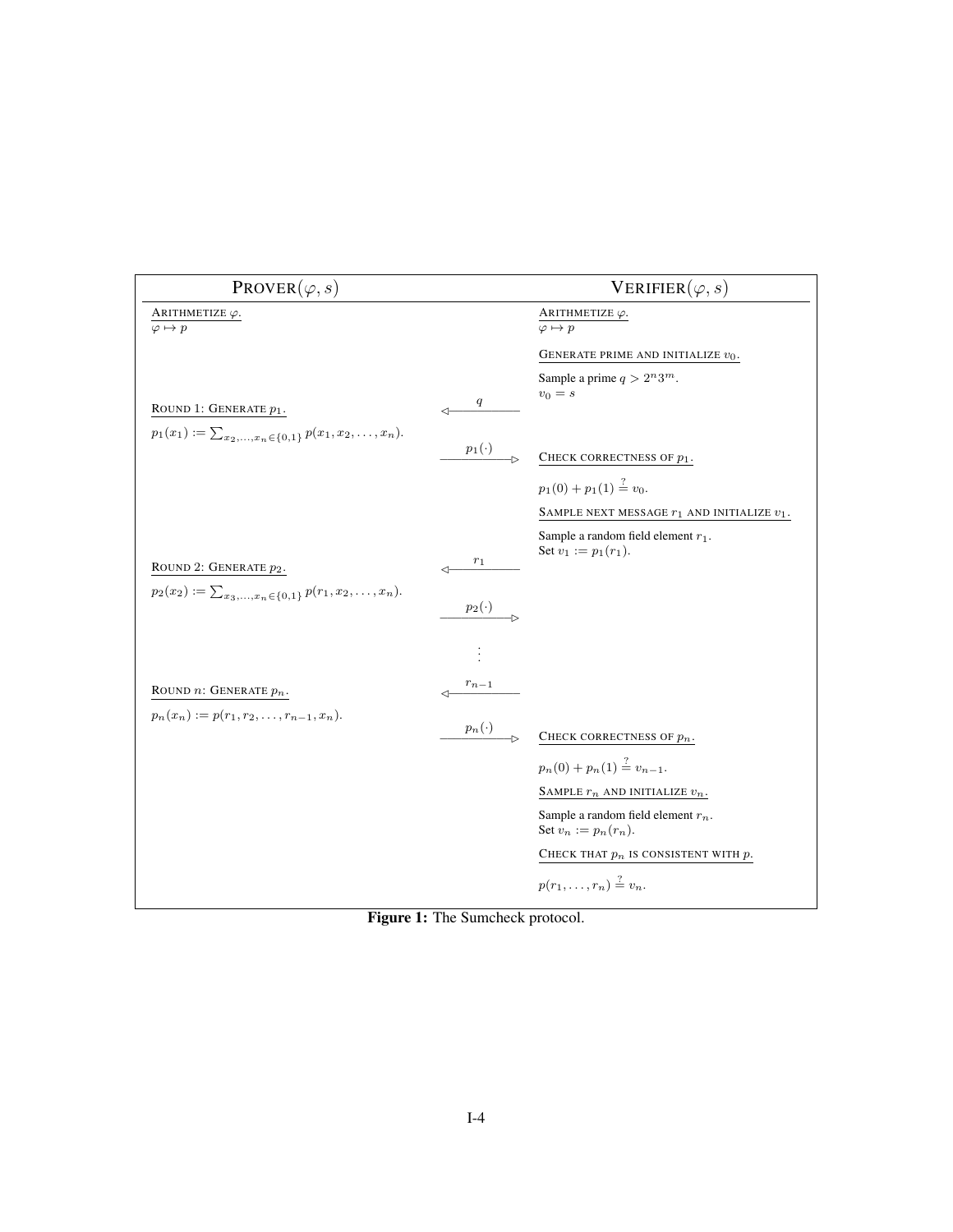**Base case.** When  $i = 1$ , if the prover sends  $p_1$ , then

$$
p_1(0) + p_1(1) = \sum_{x_1 \in \{0,1\}} \sum_{x_2,\ldots,x_n \in \{0,1\}} p(x_1,x_2,\ldots,x_n) = v_0 = s.
$$

**Inductive step.** Assume that for all  $1 \leq i \leq k$ , the prover's  $i^{th}$  message was the polynomial  $p_i$ . Then, we have that

$$
p_k(0) + p_k(1) = \sum_{x_i \in \{0,1\}} \sum_{x_{i+1},...,x_n \in \{0,1\}} p(r_1, r_2,...,r_{i-1},x_i,...,x_n) = p_{i-1}(r_{i-1}) = v_{i-1}.
$$

For  $k = n$ , we additionally have that  $p_n(r_n) = p(r_1, \ldots, r_n) = v_n$  (by assumption), and so all checks pass, and the verifier accepts.

• SOUNDNESS.

Let  $E_i$  be the event that the malicious prover  $\mathcal{P}^*$  sends a polynomial  $\tilde{p}_i = p_i$  in the  $i^{th}$  round. Let W be the event that  $\mathcal{P}^*$  wins. Notice that  $Pr[W \mid E_1 \land \cdots \land E_n] = 0$ . This is because if  $\mathcal P$  sends the correct polynomial in the last step, then  $p_n(0) + \tilde{p}_n(1) \neq v_{n-1}$ .

Claim 6

$$
\Pr[W] \le \frac{nm}{q} + \Pr[W \mid E_1 \land \dots \land E_n]
$$
  
\$\le \frac{nm}{q}

**Proof:** We proceed by induction, proving the following hypothesis:

$$
\Pr[W] \le \frac{(n-j+1)m}{q} + \Pr[W \mid E_j \land \ldots \land E_n]
$$

**Base case:**  $j = n$ .

$$
\Pr[W] \le \Pr[W | \overline{E_n}] + \Pr[W | E_n]
$$
  
\n
$$
\le \frac{m}{q} + \Pr[W | E_n]
$$
 (Schwartz-Zippel Lemma)

Inductive step:

$$
\Pr[W] \leq \frac{(n-j+1)m}{q} + \Pr[W \mid E_j \land \dots \land E_n]
$$
\n
$$
\Pr[W] \leq \frac{(n-j+1)m}{q} + \Pr[W \mid \overline{E_{j-1}} \land E_j \land \dots \land E_n] + \Pr[W \mid E_{j-1} \land E_j \land \dots \land E_n]
$$
\n
$$
\leq \frac{(n-j+1)m}{q} + \frac{m}{q} + \Pr[W \mid E_{j-1} \land E_j \land \dots \land E_n]
$$
\n(Schwartz-Zippel Lemma)\n
$$
\leq \frac{(n-j)m}{q} + \Pr[W \mid E_{j-1} \land E_j \land \dots \land E_n]
$$
\n
$$
\leq \frac{(n-j)m}{q} + 0 \qquad (p_{j-1}(0) + p_{j-1}(1) \neq v_{j-2})
$$

 $\Box$ 

$$
\Box
$$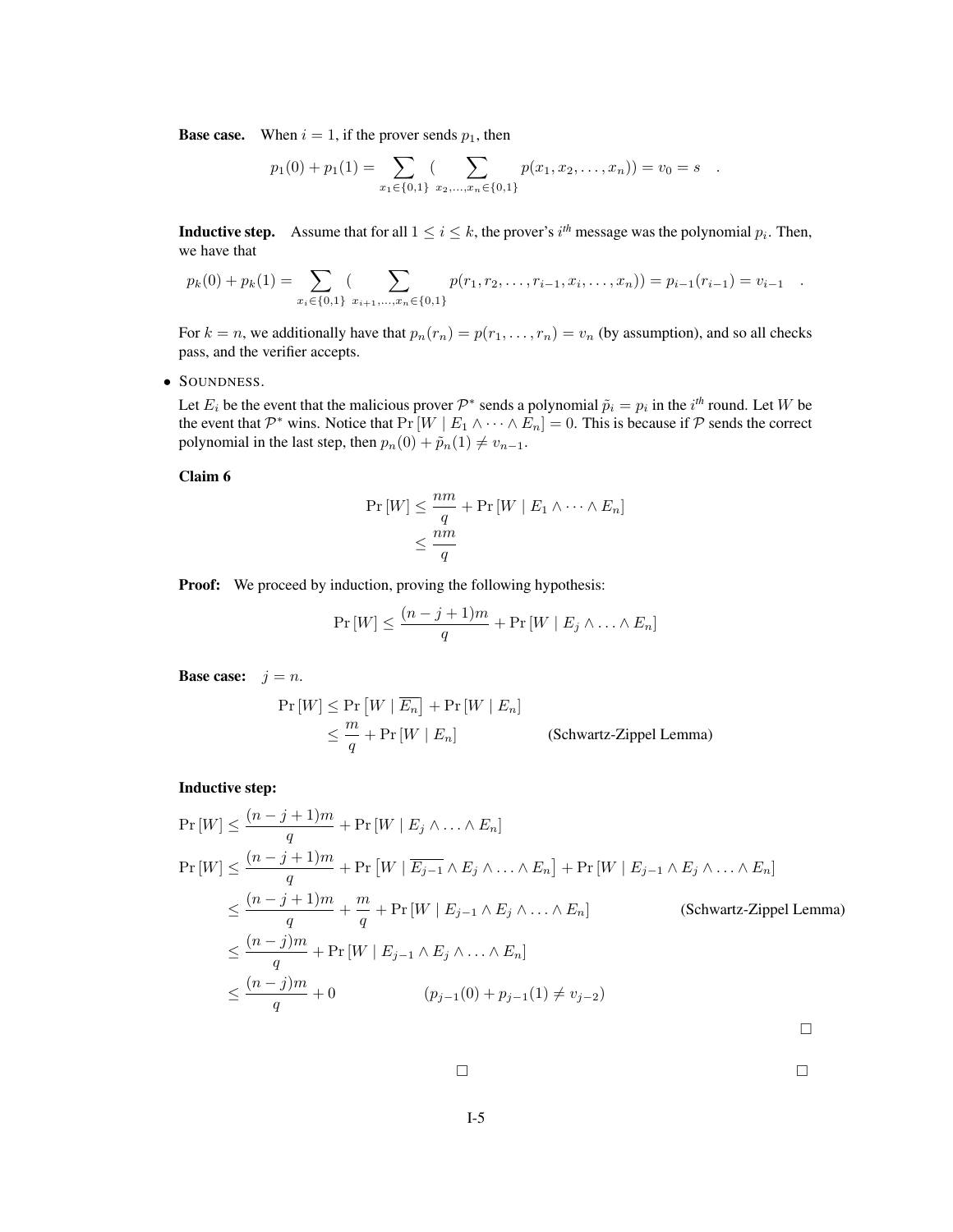# 3 Stronger results via different arithmetizations

The arithmetization we used to prove that  $CoNP \in IP$  was very coarse: if the formula was satisfiable, then its arithmetization was positive; otherwise, it was zero. However, with more precise arithmetizations, we can do better:

- $x \vee y \mapsto (1 (1 x)(1 y))$ : Convert every disjunction as indicated.
- $x \wedge y \mapsto x \times y$ : Convert every conjunction to multiplication.
- $\neg x \mapsto (1-x)$ : Convert every negation as indicated.

Thus a clause  $(x \vee y \vee \neg z)$  gets arithmetized to  $(1 - (1 - x)(1 - y)(z))$ . This arithmetization evaluates to 1 if a satisfying assignment to the clause is plugged in, and 0 otherwise. Thus, by summing over the values taken by the arithmetization of a formula when evaluated on the Boolean hypercube, we can get the number of satisfying assignments for the formula, thus putting  $\#P$  inside IP. This is a powerful result, because  $\mathsf{PH} \subseteq \mathsf{P}^{\# \mathsf{P}} \subseteq \mathsf{IP}.$ 

# 4 Upper bounds on the power of interactive proofs

So far, we have described the classes that have interactive proofs, but what is the limit to the power of interactive proofs? As it turns out, IP is contained in PSPACE. To see this, consider any language  $\mathcal L$  in IP. It has a particular proof system where the verifier accepts with probability greater than 2/3. Our approach is to show that a polynomial-space machine can check that over  $2/3$  of the prover-verifier interactions accept if an instance  $x \in \mathcal{L}$ , and at most 1/3 interactions accept if  $x \notin \mathcal{L}$ . To do this, we model the prover-verifier interaction as a game. Because each message is of polynomial size, there are at most  $2^{poly(n)}$  choices at each node of the game tree. Furthermore, the depth of the tree is also at most  $poly(n)$ . Thus, to perform depth-first search on the tree, a machine needs at most  $poly(n)$  bits. Thus the language can be recognized by a poly-space machine.